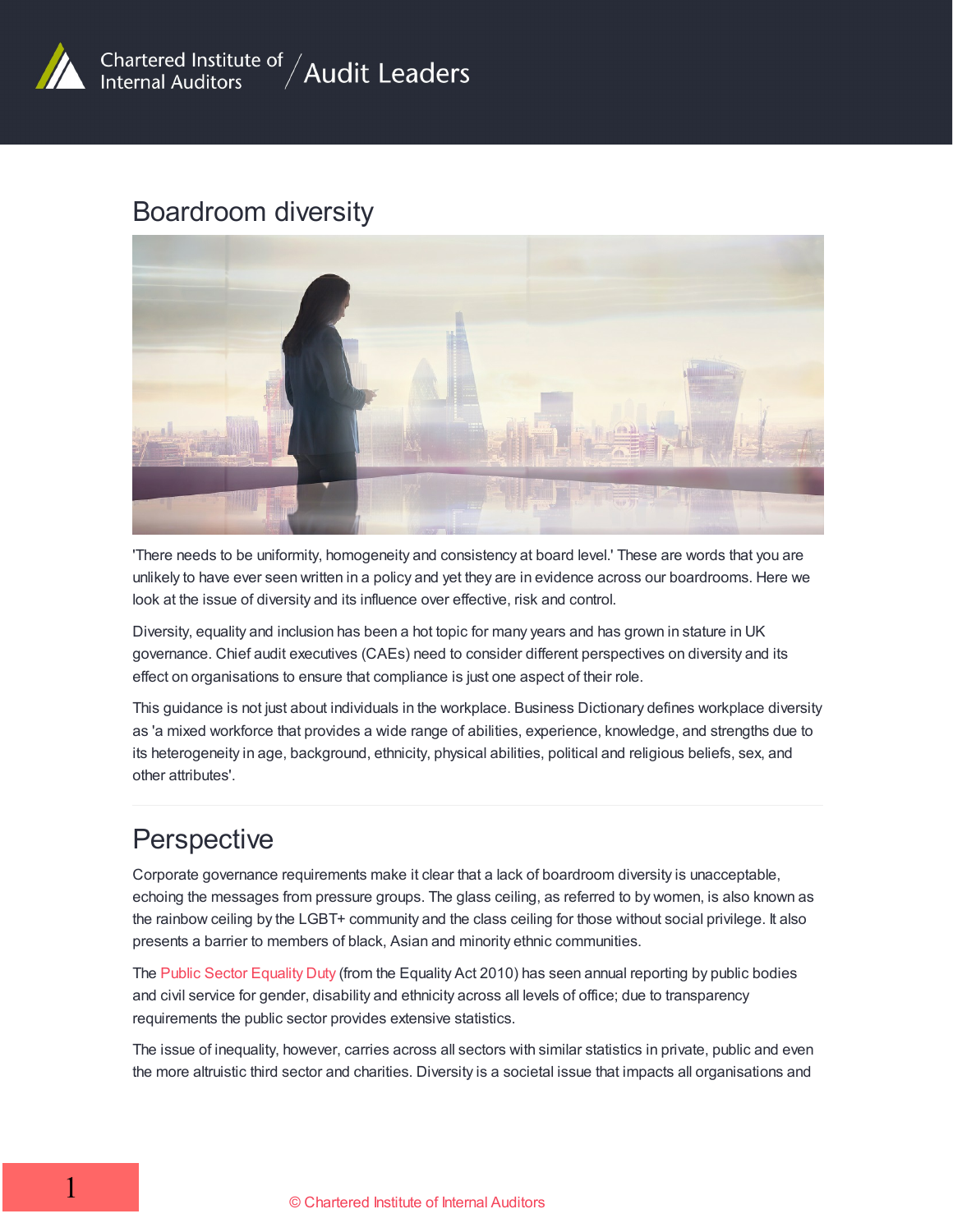individuals. A report by the charity [commission](https://www.civilsociety.co.uk/news/charity-commission-publishes-major-report-into-trusteeship.html) found that only 5% of trustees were recruited through job adverts with 70% recommended by existing trustees.

Political systems have a major role in society and diversity can be regarded as a socialist construct. However, there is economic argument rather than altruism behind the corporate agenda. According to [research](https://www.mckinsey.com/business-functions/organization/our-insights/why-diversity-matters) by [McKinsey](https://www.mckinsey.com/business-functions/organization/our-insights/why-diversity-matters), top quartile companies for ethnic and gender diversity outperform on financial returns by 35% and 15% respectively. The findings showed that in the UK for every 10% increase in gender diversity on the senior-executive team, earnings before interest and taxes (EBIT) rose by 3.5%.

Everyone has a personal perspective on diversity, formed in part by their unconscious bias: quick judgments and assessments influenced by background, cultural environment and personal experiences. Intellect can be applied as a counterweight but, by its own definition, unconscious bias can influence thought and action without an individual being aware of its impact.

Objectivity is a cornerstone of internal audit and readers are encouraged to explore their own bias by taking a moment to look at a visual of the most [important](https://www.green-park.co.uk/insights/the-colour-of-power/s191468/) UK decision makers in 2020. Putting a human dimension to the issue provides clarity and sensitivity that cannot be achieved with impersonal statistics.

Tesco's chairman John Allan caused a media storm back in 2017 with a speech to a group of aspiring nonexecutives at the Retail Week conference. Whilst intended to be humorous, delivered with hubris, it serves as a reminder that balance is essential rather than replacing one inequality issue with another. 'If you are female and from an ethnic background - and preferably both - then you are in an extremely propitious period. For a thousand years, men have got most of these jobs, the pendulum has swung very significantly the other way now and will do for the foreseeable future, I think. If you are a white male, tough. You are an endangered species and you are going to have to work twice as hard.'

When you consider the government targets, his comments were not (and are still not) out of context. Such affirmative action on diversity is a catalyst for change, although it could be argued that this forced change introduces new challenges and that cultural change should be allowed to evolve over time. Positive discrimination can lead to resentment with colleagues considering someone to be a 'diversity hire' or individuals left wondering if they received a promotion on merit or because of the colour of their skin or the wheelchair that they use. Organisations chasing targets could also suffer a loss of talent by recruiting candidates with inferior experience to those that do not tick the diversity box.

Internal audit may need to consider providing assurance over the selection processes at all levels not just boardroom. Without improving diversity at all levels of management, the development of future leaders as a talent pool for boards will remain stifled.

The summary 2021 Hampton-Alexander Report recognises enormous progress with c40% of non-executive directors on FTSE 350 boards filled by women. There is, however, a continuing challenge in the proportion of senior women executives on boards. This pipeline of top executive women is key to sustaining the position of senior women on boards, over time.

Similarly the 2021 ethnicity targets set by the Parker review show signs of progress but are unlikely to be met by the FTSE 350.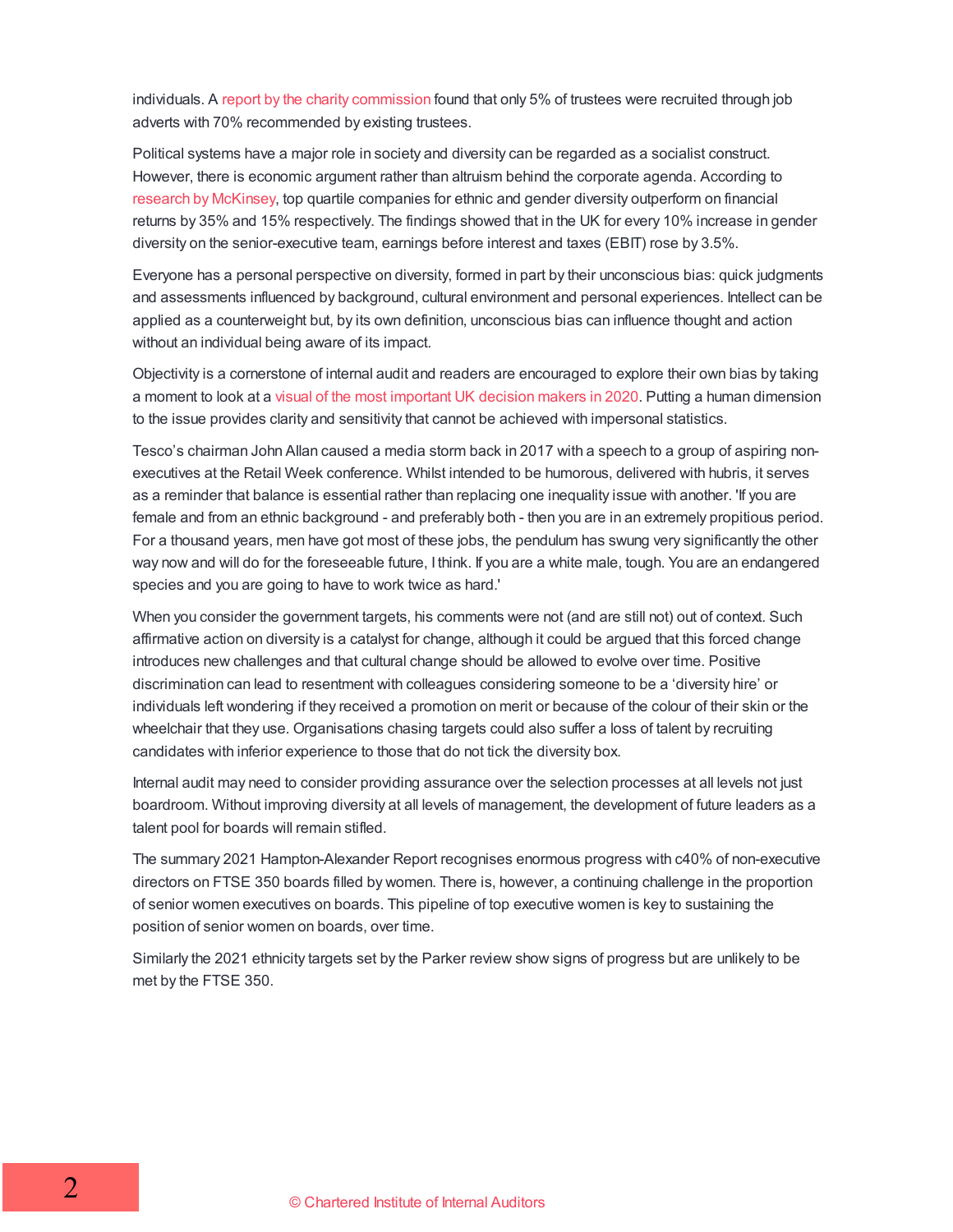| <b>FTSE 350</b><br>(FTSE 100 + FTSE 250) | Feb<br>2011              | Mar<br>2012              | Mar<br>2013              | Mar<br>2014    | Oct<br>2015              | Oct<br>2016 | Oct<br>2017 | Oct<br>2018  | Oct<br>2019    | Oct<br>2020       |
|------------------------------------------|--------------------------|--------------------------|--------------------------|----------------|--------------------------|-------------|-------------|--------------|----------------|-------------------|
| <b>Representation of Women</b>           | 9.5%                     | 11.5%                    | 14.7%                    | 17.4%          | 21.9%                    | 23%         | 24.5%       | 26.7%        | 30.6%          | 34.3%             |
| Number of Women on boards                | 289                      | 352                      | 461                      | 541            | 682                      | 704         | 747         | 814          | 923            | 1026              |
| Number of Women NEDs                     | 244                      | 311                      | 411                      | 492            | 628                      | 642         | 684         | 758          | 849<br>(36.2%) | 950<br>$(40.1\%)$ |
| Number of Women Chairs                   | ٠                        | ٠                        | ٠                        | $\blacksquare$ | 13                       | 14          | 17          | 22           | 25             | 39                |
| Number of Women SIDs                     | $\overline{\phantom{a}}$ | $\overline{\phantom{a}}$ | ۰                        | $\blacksquare$ | $\overline{\phantom{a}}$ | $\sim$      | 57          | 71           | 80             | 89                |
| Number of Women CEOs                     | 15                       | ٠                        | ۰                        | ٠              | 16                       | 18          | 15          | 12           | 14             | 1739              |
| Number of Women Exec. Directors          | 45                       | 48                       | 50                       | 49             | 54                       | 62          | 63          | 56<br>(7.8%) | 74<br>$(11\%)$ | 76<br>(12.1%)     |
| <b>Total Directorships</b>               | 3050                     | 3055                     | 3135                     | 3104           | 3116                     | 3058        | 3046        | 3043         | 3020           | 2994              |
| Number of companies with 33% +           | $\blacksquare$           | $\overline{\phantom{0}}$ | $\overline{\phantom{0}}$ | 31             | 53                       | 67          | 82          | 104          | 160            | 220               |
| Number of All-Male boards                | 152                      | 126                      | 74                       | 50             | 15                       | 13          | 8           | 5            | 2              | $0^{32}$          |

#### *Source: [Hampton-Alexander](https://ftsewomenleaders.com/) Review, FTSE Women Leaders 2020*

Diversity also extends beyond the tangible tick box categories to include differences in approach, thinking style and experience. This is a critical component of good risk management in order to avoid group think, the situation where everyone around the table agrees with the person of highest authority. It also leads to more informed risk taking as board members with different attitudes to risk debate opportunities and issues rather than adopt a conciliatory style.

According to some commentators the diversity agenda today still misses one vital element - the inequalities of social class. The former chair of the Equality and Human Rights Commission (EHRC), Trevor Phillips noted that "*there's no advantage, other than a cosmetic one, of getting non-white folk in who think and behave exactly the same as everybody else around the table, so working harder to establish difference of background, particularly by family income or status and geography, is a great plus for leadership".*

If diversity is genuinely valued then a candidate's accent, school or university choice or social network would be irrelevant. The latest report by the Social Mobility [Commission](https://www.gov.uk/government/news/class-privilege-remains-entrenched-as-social-mobility-stagnates), however, finds that class privilege remains entrenched in the UK. Children of 'better off' families are nearly 80% more likely to end up in professional jobs than those from a working-class background. Even when people from disadvantaged backgrounds land a professional job, they earn 17% less than their privileged colleagues.

## CAE considerations

Basic diversity assurance can be provided with a validation check for the nominations committee report targets set, achievement to date, progress and planned actions. But what does this really tell the audience about diversity? If this is all that is required of you as a CAE, look at the constitution of your board. If this is all you think is needed, look in the mirror.

The thought of an audit of boardroom diversity can be daunting, even for battle hardened CAEs. Before launching into action, a conversation with the company secretary and audit committee chair would be advisable to gauge their position. Are they frustrated or part of the problem?

One component of the internal audit toolkit is root cause analysis and it has an important role in issues where there are a multitude of symptoms. The five why's diagram below takes a simplistic look at a question CAEs need to ask of their board and wider organisation. In reality just the first question is complex before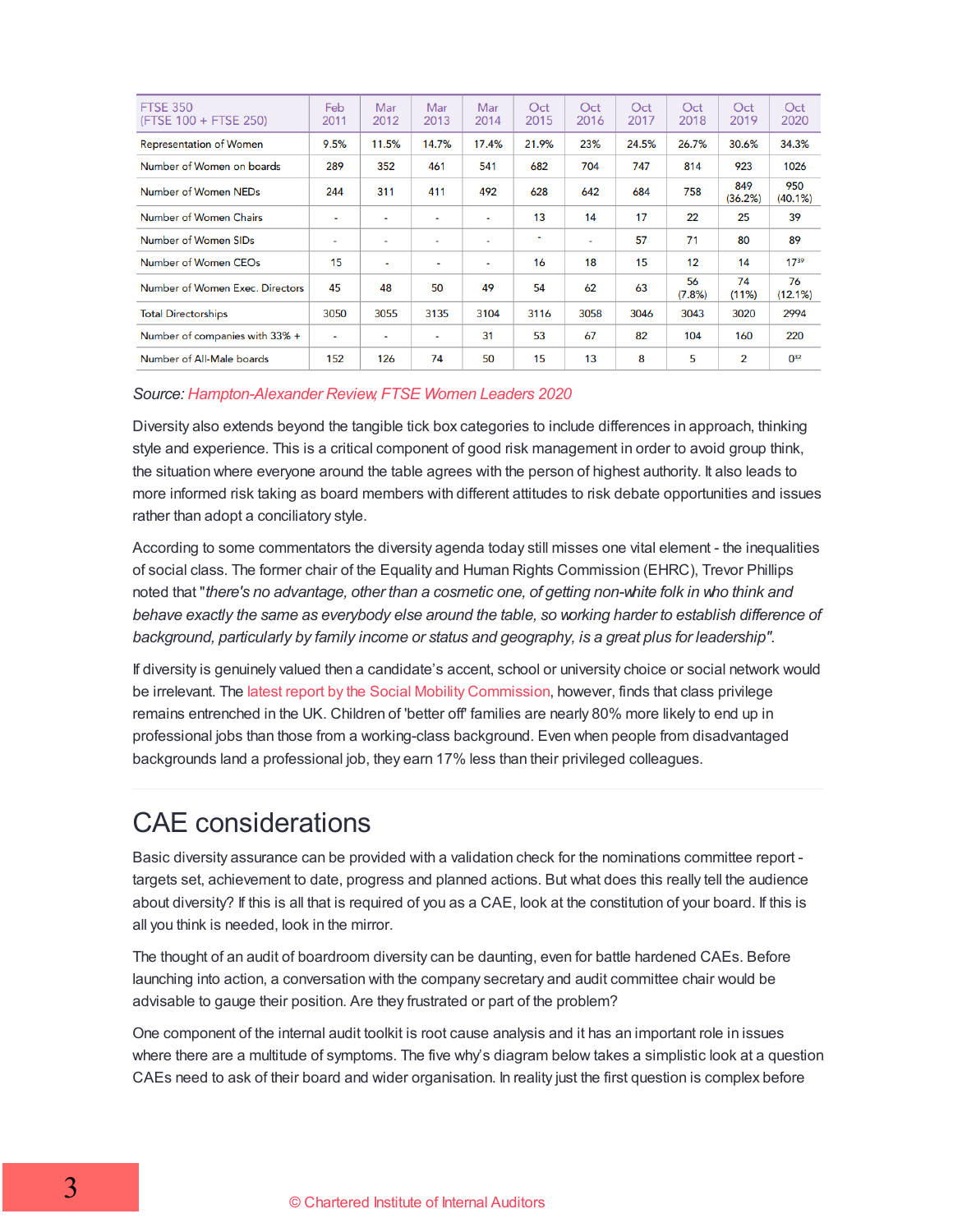getting into the detail of the whys. How should diversity be measured? Against the demographic composition of the general population, the local community to a head office, the general or industry labour force or some other measure of specific meaning to the organisation?



Recruitment processes are a natural starting point at all levels. Analysis of historical appointments may identify affinity bias, a situation where individuals recruit those similar to themselves. In response to the 2011 Davies review executive search agencies developed a [voluntary](https://www.gov.uk/government/publications/enchanced-code-of-conduct-for-executive-search-firms-accreditation-process) code addressing the principles that support diversity. Has your organisation's agency signed up to it?

Board recruitment has probably not featured in most audit universes and if it has would have been such a low priority compared to other pulls on the limited resources of internal audit. The environment has changed and in the quest to meet targets and manage reputation risk there should be independent review that the board are still able to discharge their duties and recruitment is fair to all. Targets currently favour female candidates and there is growing pressure for appointments of colour and disability but there is a risk this could go too far; how will the application from a disabled white Oxbridge male be viewed?

Meeting targets is the tip of the iceberg with regards to genuine diversity and inclusion. CAEs need to also consider whether their organisation and internal audit is meeting the needs of individuals and leveraging the diversity to add value to products or services.

What barriers exist within the organisation? How would board papers be issued to someone visually impaired? Many reports show graphs in colour but does anyone check if recipients are colour blind? Are